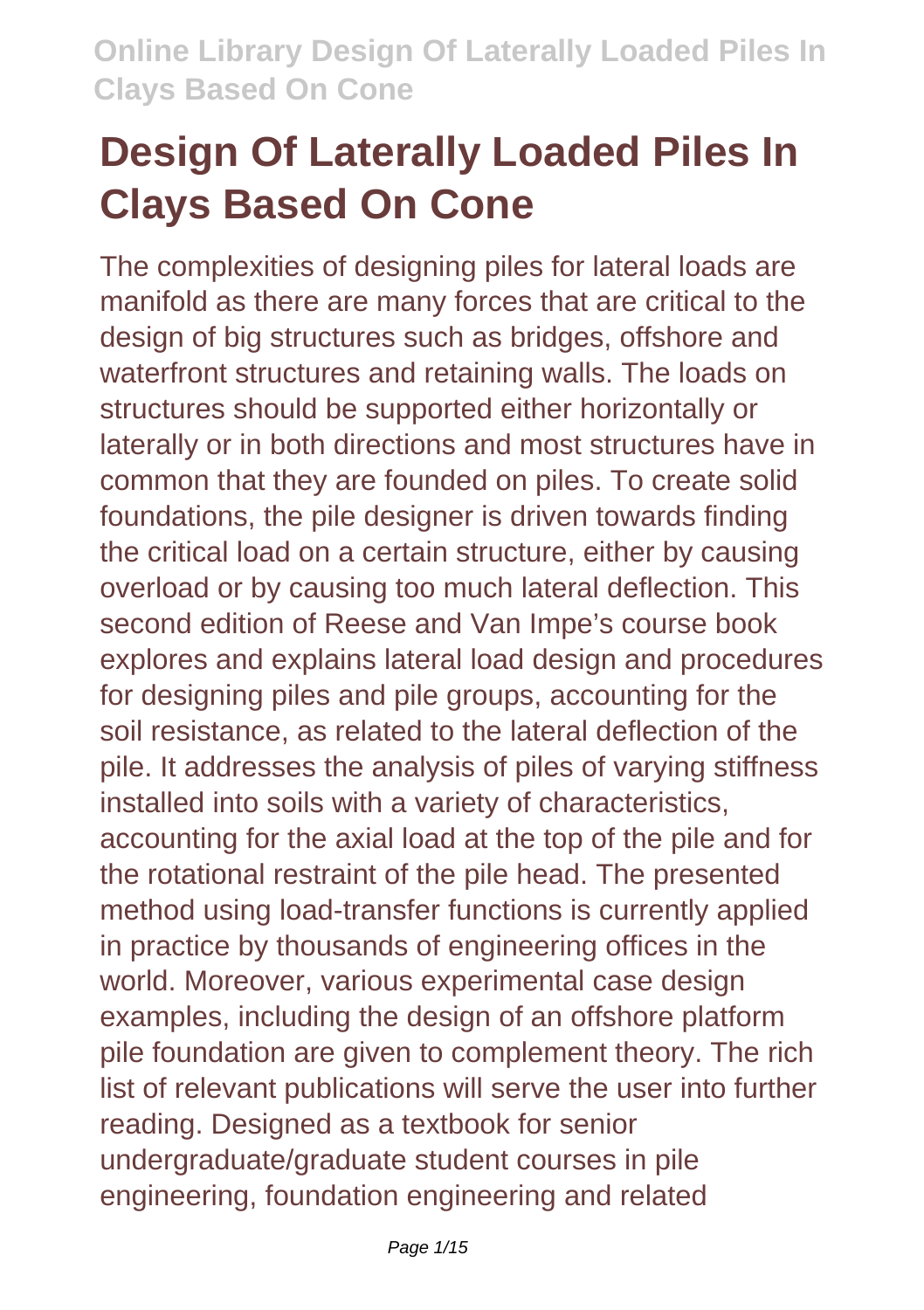subjects, this set of book and CD-ROM will also benefit professionals in civil and mining engineering and in the applied earth sciences.

Recent developments in the fields of energy, transport and industrial engineering have led to the emergence of new types of structures and infrastructures subject to variable stresses, for which the usual methods for designing pile foundations are now inadequate. The recommendations presented in this book will help to partly fill this technical gap by proposing a methodological approach and calculation methods to take account of the effects of cyclic loads in the design of foundations on piles. These are based on both laboratory and full scale experiments, and on modeling carried out within the framework of the national SOLCYP project. Pile Design and Construction Rules of Thumb presents Geotechnical and Civil Engineers a comprehensive coverage of Pile Foundation related theory and practice. Based on the author's experience as a PE, the book brings concise theory and extensive calculations, examples and case studies that can be easily applied by professional in their day-to-day challenges. In its first part, the book covers the fundamentals of Pile Selection: Soil investigation, condition, pile types and how to choose them. In the second part it addresses the Design of Pile Foundations, including different types of soils, pile groups, pile settlement and pile design in rock. Next, the most extensive part covers Design Strategies and contains chapters on loading analysis, load distribution, negative skin friction, design for expansive soils, wave equation analysis, batter piles, seismic analysis and the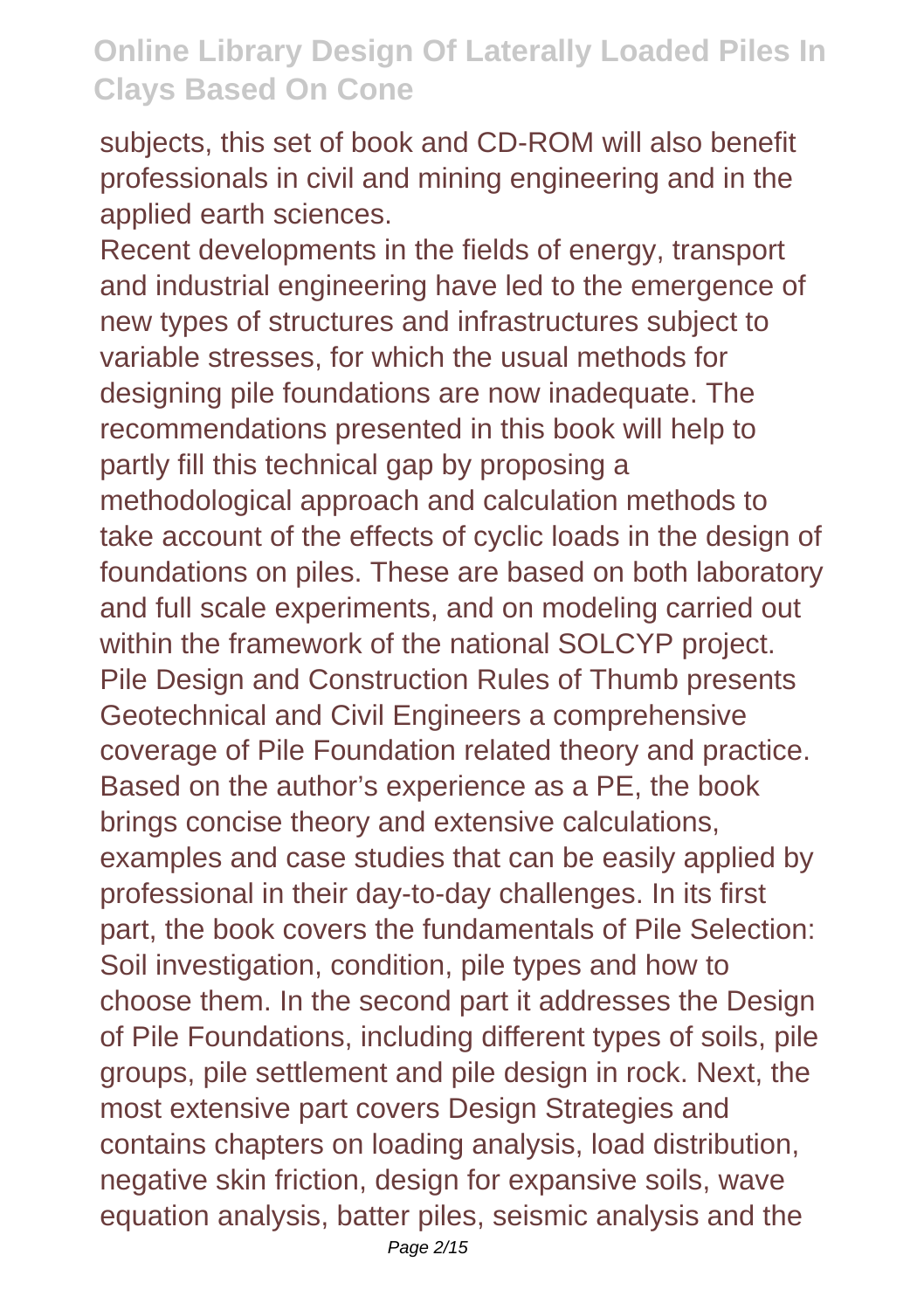use of softwares for design aid. The fourth part covers Construction Methods including hammers, Inspection, cost estimation, load tests, offshore piling, beams and caps. In this new and updated edition the author has incorporated new pile designs such as helical, composite, wind turbine monopiles, and spiral coil energy piles. All calculations have been updated to most current materials characteristics and designs available in the market. Also, new chapters on negative skin friction, pile driving, and pile load testing have been added. Practicing Geotechnical, and Civil Engineers will find in this book an excellent handbook for frequent consult. benefiting from the clear and direct calculations, examples, and cases. Civil Engineering preparing for PE exams may benefit from the extensive coverage of the subject. Convenient for day-to-day consults; Numerous design examples for sandy soils, clay soils, and seismic loadings; Now including helical, composite, wind turbine monopiles, and spiral coil energy piles; Methodologies and case studies for different pile types; Serves as PE exam preparation material.

This is a concise, systematic and complete treatment of the design and construction of pile foundations. Discusses pile behavior under various loadings and types of piles and their installation, including consideration of soil parameters. It provides step-by-step design procedures for piles subject to vertical loading and pullout, lateral, inclined and eccentric loads, or dynamic loads, and for piles in permafrost. Also describes load test procedures and their interpretation and buckling of long, slender piles with and without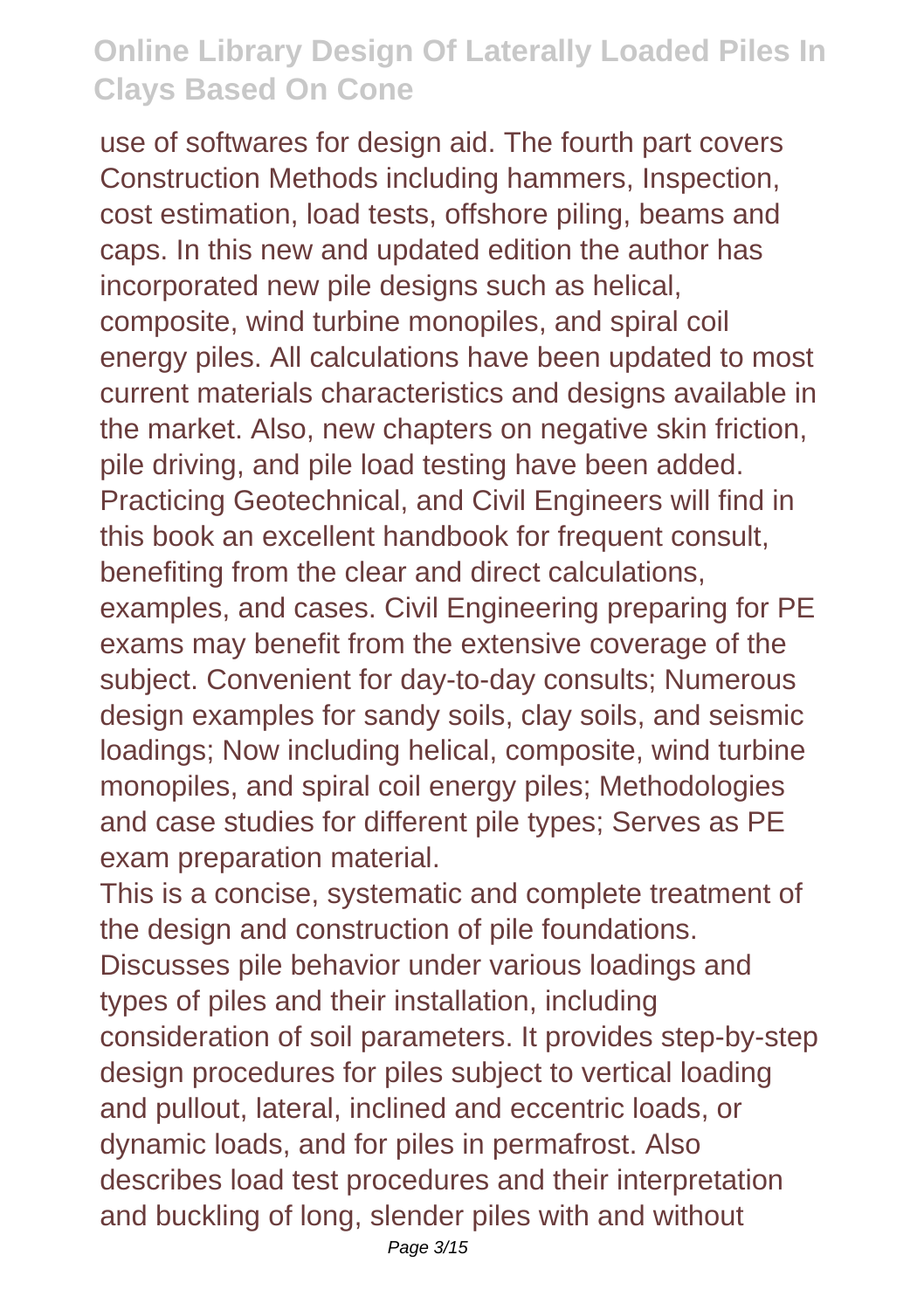supported length. The closing chapter presents case histories of prediction and performance of piles and pile groups. Includes numerous solved problems. This book presents 09 keynote and invited lectures and 177 technical papers from the 4th International Conference on Geotechnics for Sustainable Infrastructure Development, held on 28-29 Nov 2019 in Hanoi, Vietnam. The papers come from 35 countries of the five different continents, and are grouped in six conference themes: 1) Deep Foundations; 2) Tunnelling and Underground Spaces; 3) Ground Improvement; 4) Landslide and Erosion; 5) Geotechnical Modelling and Monitoring; and 6) Coastal Foundation Engineering. The keynote lectures are devoted by Prof. Harry Poulos (Australia), Prof. Adam Bezuijen (Belgium), Prof. Delwyn Fredlund (Canada), Prof. Lidija Zdravkovic (UK), Prof. Masaki Kitazume (Japan), and Prof. Mark Randolph (Australia). Four invited lectures are given by Prof. Charles Ng, ISSMGE President, Prof.Eun Chul Shin, ISSMGE Vice-President for Asia, Prof. Norikazu Shimizu (Japan), and Dr.Kenji Mori (Japan).

This international handbook is essential for geotechnical engineers and engineering geologists responsible for designing and constructing piled foundations. It explains general principles and practice and details current types of pile, piling equipment and methods. It includes calculations of the resistance of piles to compressive loads, pile group

The nonlinear subgrade reaction method (P-y curves) is widely used for the design of laterally loaded piles. This method replaces the soil reaction Page 4/15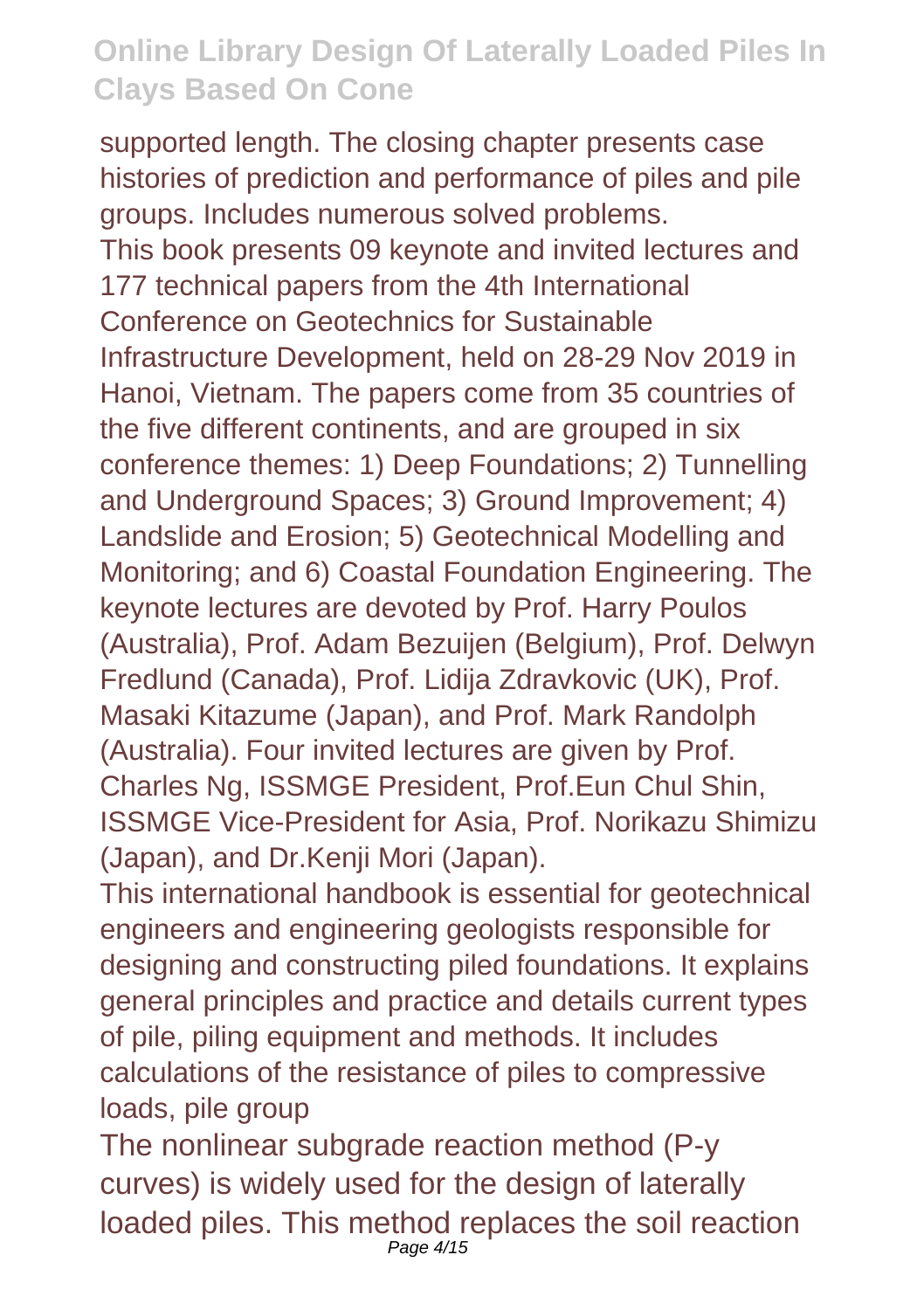with a series of independent nonlinear Winkler springs.

The pressuremeter is ideally suitable for determining the in-situ non-linear parameters for the design of laterally loaded piles. A method for designing laterally loaded piles using presuremeter data is presented. For driven displacement piles, which are commonly used offshore, the pressuremeter can be pushed into the soil in a similar full-displacement manner. Several case histories are presented to illustrate the proposed method.

This is the fifth volume in a series of publications containing classic papers from the early years of the Offshore Technology Conference (OTC), the world s leading event for the development of offshore resources in the fields of exploration, drilling, production, and environmental protection. The American Society of Civil Engineers (ASCE), through its participation in and support of the OTC, plays a major role in the innovation and evolution of the technologies needed to overcome the challenges facing development of resources in the offshore environment. The years since the first OTC Conference in 1969 have seen the presentation of over 10,000 papers in the various technical disciplines central to offshore development. A few of the civil engineering papers, presented throughout OTC s history, provided innovation in, vision for and lasting impact on the design, construction, or Page 5/15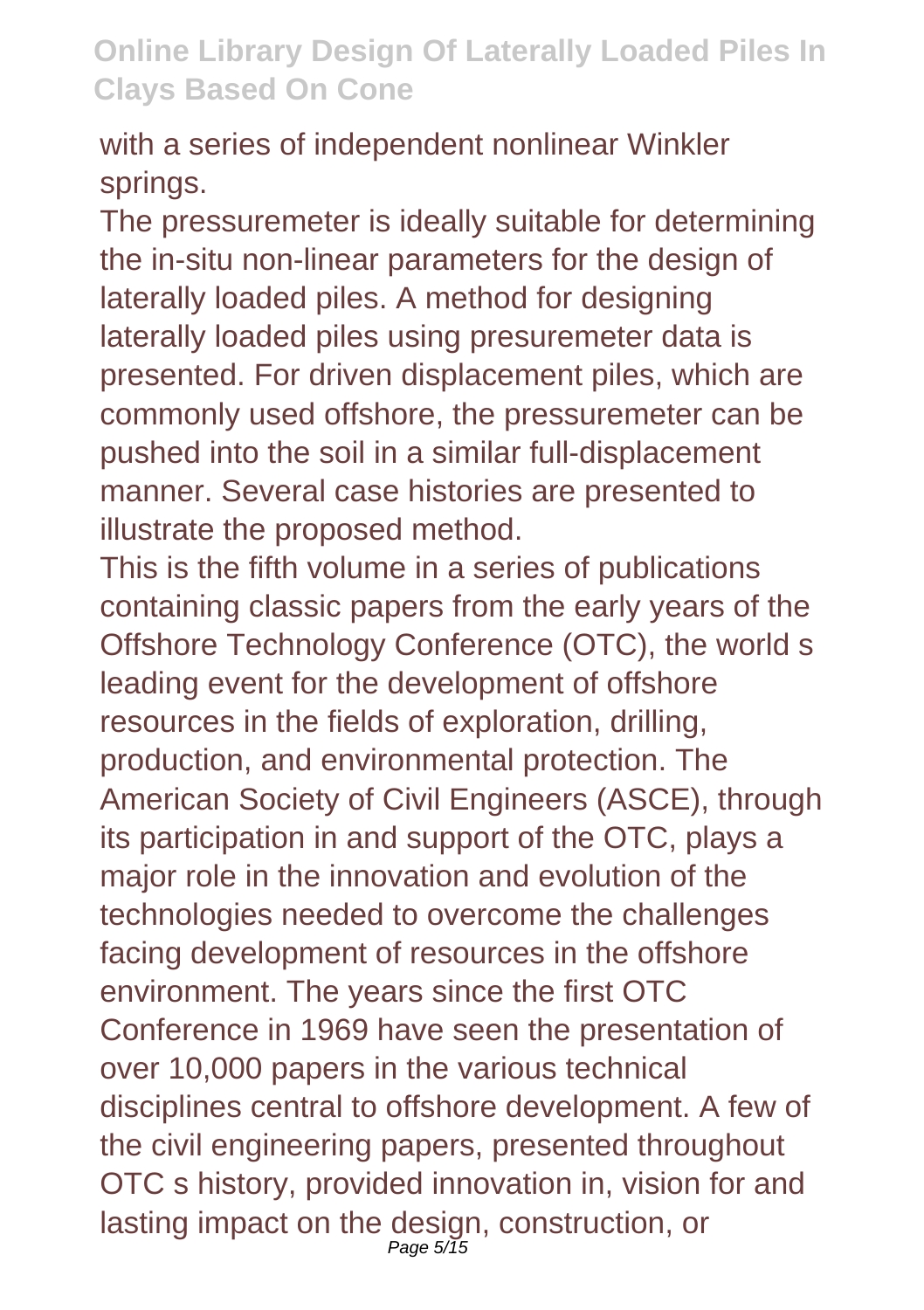installation of offshore infrastructure. Many have been adopted by design standards worldwide or became an integral part of design software. Some have had influence far beyond the offshore industry, and some have become integral to the design process of onshore structures such as buildings and bridges. Offshore Technology in Civil Engineering: Hall of Fame Papers from the Early Years; Volume Five is a collection of the eight winning papers inducted in 2010 at an award ceremony during OTC in May of 2010. The engineering methods published in these papers have proven their value through widespread use, permeating codes, standards, guidelines, and engineering software. Frontiers in Offshore Geotechnics II comprises the Proceedings of the Second International Symposium on Frontiers in Offshore Geotechnics (ISFOG), organised by the Centre for Offshore Foundation Systems (COFS) and held at the University of Western Australia (UWA), Perth from 8 10 November 2010. The volume addresses current and

emerging challenges

The reliability-based analysis of laterally loaded piles needs to be incorporated where the lateral movement of the foundation affects the operation of the structure. The 'p-y' approach is a widely used soilpile interaction model to analyze the response of laterally loaded piles. Currently, nominal values of soil parameters are used in the 'p-y' model Page 6/15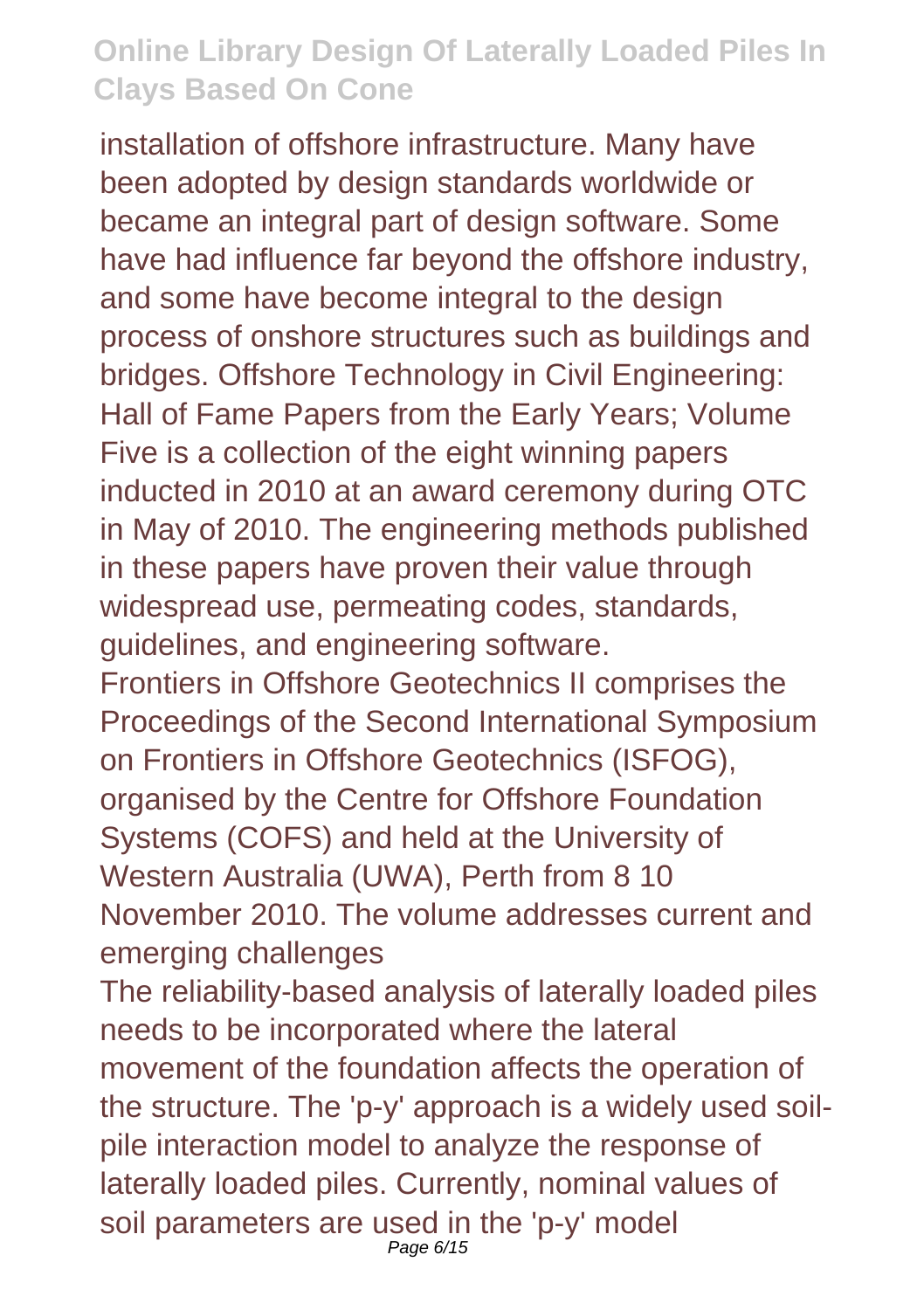depending on the judgments of the designers. This judgment leads to ambiguity which can potentially be overcome by using reliability based design. Following the Load and Resistance Factor Design (LRFD) approach, resistance factors may be developed for the use in design of laterally loaded piles. Furthermore, using the 'p-y' model and Monte Carlo simulation, lateral load displacement curves can be developed for laterally loaded piles. Hyperbolic load displacement behavior of the soilpile interface is considered for the analysis. The load displacement curves are analyzed to find the probabilistic load capacity relationships of piles. These relations are then utilized to further develop the resistance factors that can be included in LRFD applications. Finally, a parametric analysis is carried out where the soil-pile interface parameters are varied to understand their effect on the resistance factors.

The main themes of this conference are experimental investigations into deformation properties - from very small strains to beyond failure, laboratory, in-situ and field observation interpretations, and behaviour characterization and modelling. Emphasis is placed on exploring recent investigations into time-related stresses, and on applying advanced geotechnical testing to real engineering problems.

Single piles and pile groups are frequently subjected to Page 7/15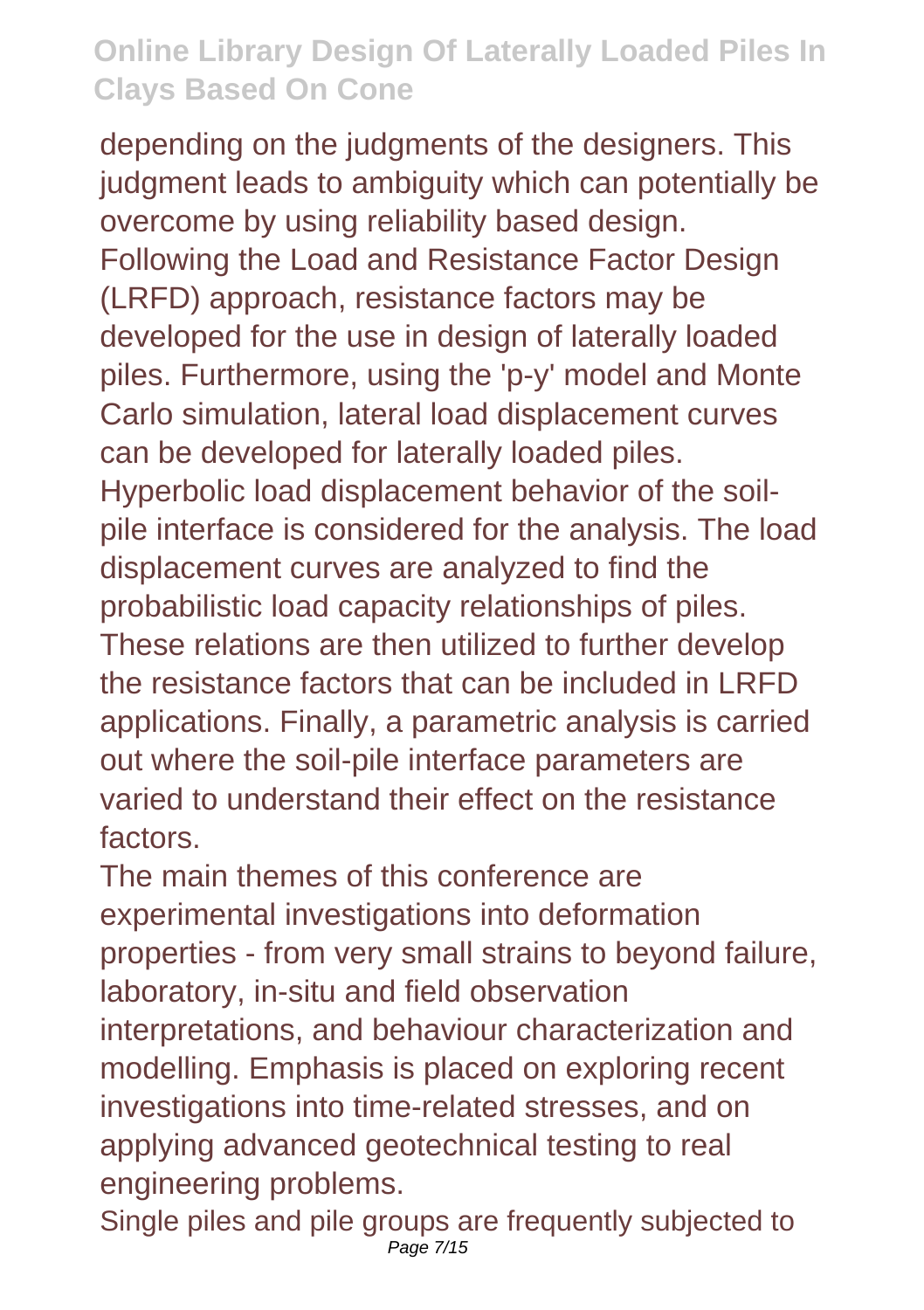high lateral forces. The safety and functionality of many structures depends on the ability of the supporting pile foundation to resist the resulting lateral forces. In the analysis and design of laterally loaded piles, two criterions usually govern. First, the deflection at the working load should not be so excessive as to impair the proper function of the supporting member. Second, the ultimate strength of the pile should be high enough to take the load imposed on it under the worst loading condition. Typically, pile length, pile section, soil type, and pile restraint dictate the analysis. This paper presents different methods, specifically Broms' method and the p-y method, for both the analysis and design of laterally loaded single piles. Both linear and nonlinear analyses are considered. The measured results of several full-scale field tests performed by Lymon Reese are compared to computed results using Broms' method of analysis and the p-y method of analysis. Observations are made as to the correlation between the results and recommendations are made as to the applicability of the accepted methods for the analysis and design of laterally loaded piles.

This book presents computational tools and design principles for piles used in a wide range of applications and for different loading conditions. The chapters provide a mixture of basic engineering solutions and latest research findings in a balanced manner. The chapters are written by top experts in the field. The materials are presented in a unified manner based on both simplified and rigorous numerical methods. The first four chapters present the basic elements and steps in analysis of piles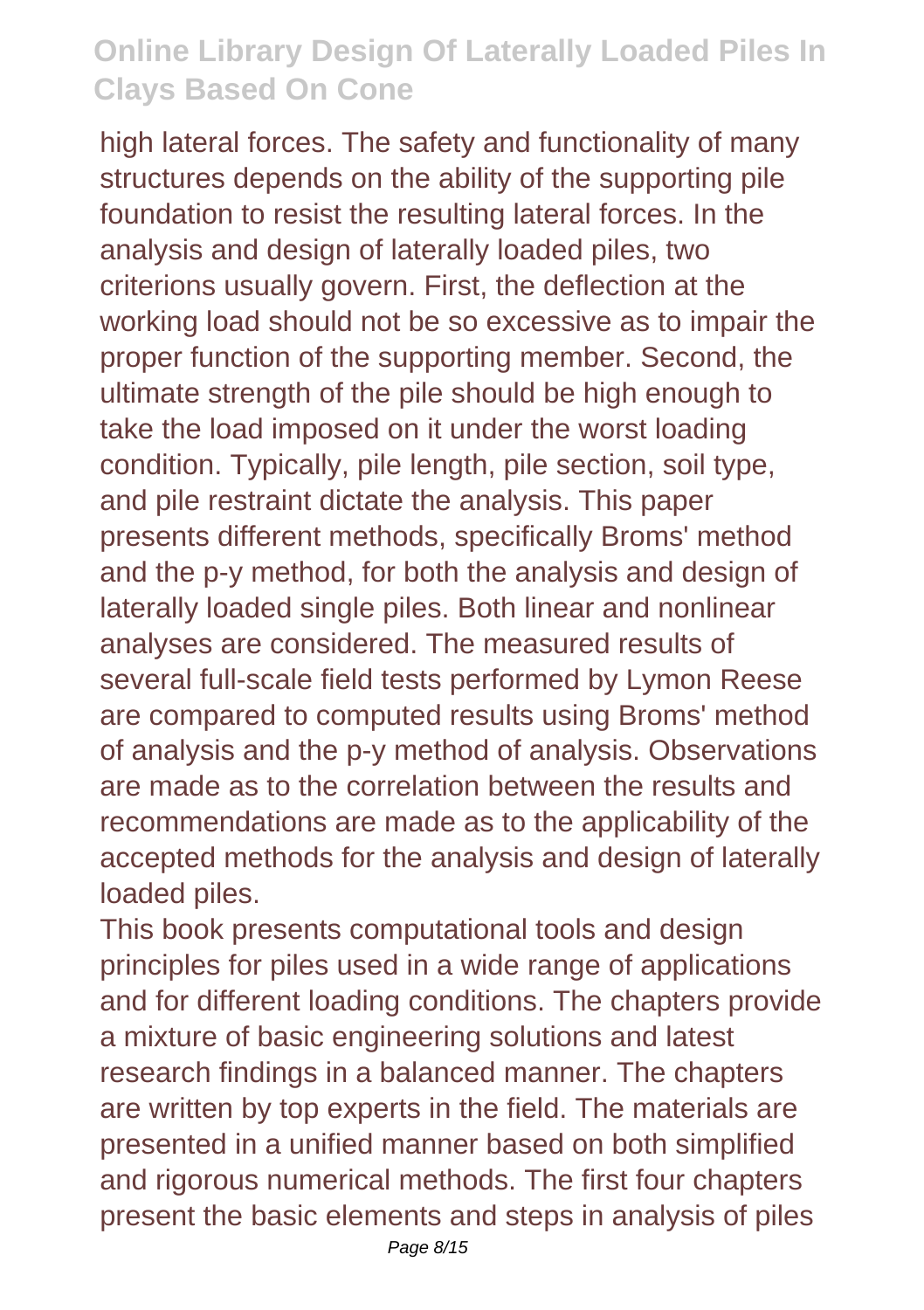under static and cyclic loading together with clear references to the appropriate design regulations in Eurocode 7 when relevant. The analysis techniques cover conventional code-based methods, solutions based on pile-soil interaction springs, and advanced 3D finite element methods. The applications range from conventional piles to large circular steel piles used as anchors or monopiles in offshore applications. Chapters 5 to 10 are devoted to dynamic and earthquake analyses and design. These chapters cover a range of solutions from dynamic pile-soil springs to elasto-dynamic solutions of large pile groups. Both linear and nonlinear soil behaviours are considered along with response due to dynamic loads and earthquake shaking including possible liquefaction. The book is unique in its unified treatment of the solutions used for static and dynamic analysis of piles with practical examples of application. The book is considered a valuable tool for practicing engineers, graduate students and researchers.

"The field of lateral-load design is a very complex one. This book and CD-ROM not only provides the reader with an overview of procedures involved in the designing of piles and pile groups, but with a way of finding answers to related problems"--

The "Red Book" presents a background to conventional foundation analysis and design. The text is not intended to replace the much more comprehensive 'standard' textbooks, but rather to support and augment these in a few important areas, supplying methods applicable to practical cases handled daily by practising engineers and providing the basic soil mechanics background to those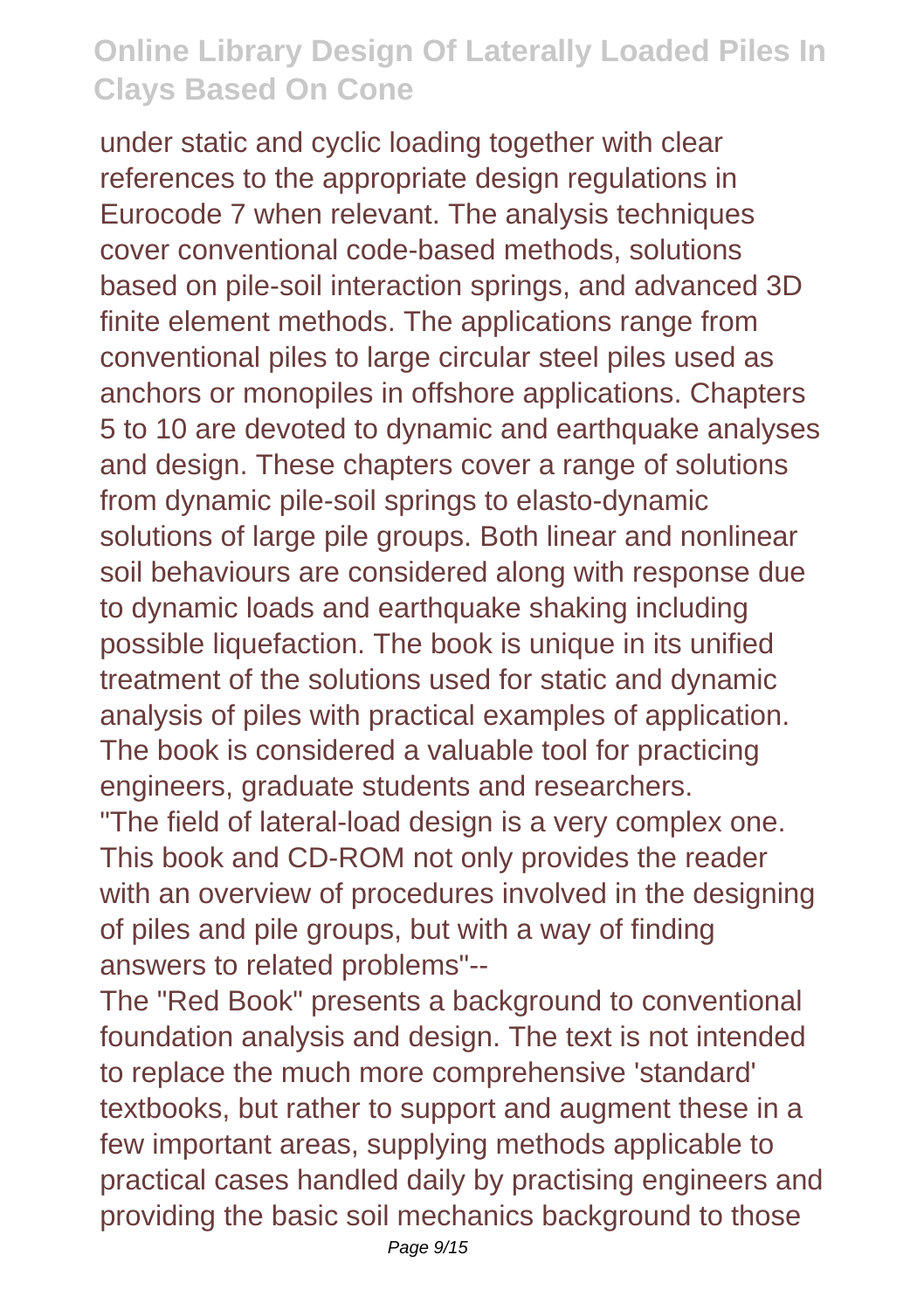methods. It concentrates on the static design for stationary foundation conditions. Although the topic is far from exhaustively treated, it does intend to present most of the basic material needed for a practising engineer involved in routine geotechnical design, as well as provide the tools for an engineering student to approach and solve common geotechnical design problems. This classic title deals presents all one needs to know about pressuremeter test, a soil and rock test used in civil engineering. It consists of placing a cylindrical probe in the ground and expanding the probe to pressurize the soil or the rock horizontally. The pressure on the soil and the relative increase in cavity radius are obtained and give an in situ stress strain curve. The pressuremeter test is repeated at various depths in order to obtain profiles of soil parameters. The design applications of the preboring pressuremeter test include: shallow foundations under vertical loads, deep foundations under vertical and horizontal loads, ground anchors, cantilever drilled shaft walls and anchored bulkheads, pavements, stone columns, ground improvement and compaction control.

This book contains nine classic papers from the Offshore Technology Conference (OTC), which is the world's leading event for the development of offshore resources in the fields of drilling, exploration, production, and environmental protection. These papers provide innovation in, vision for, and lasting impact on design, construction or installation of offshore infrastructure, and have influence far beyond the offshore industry, some becoming integral to the design process of onshore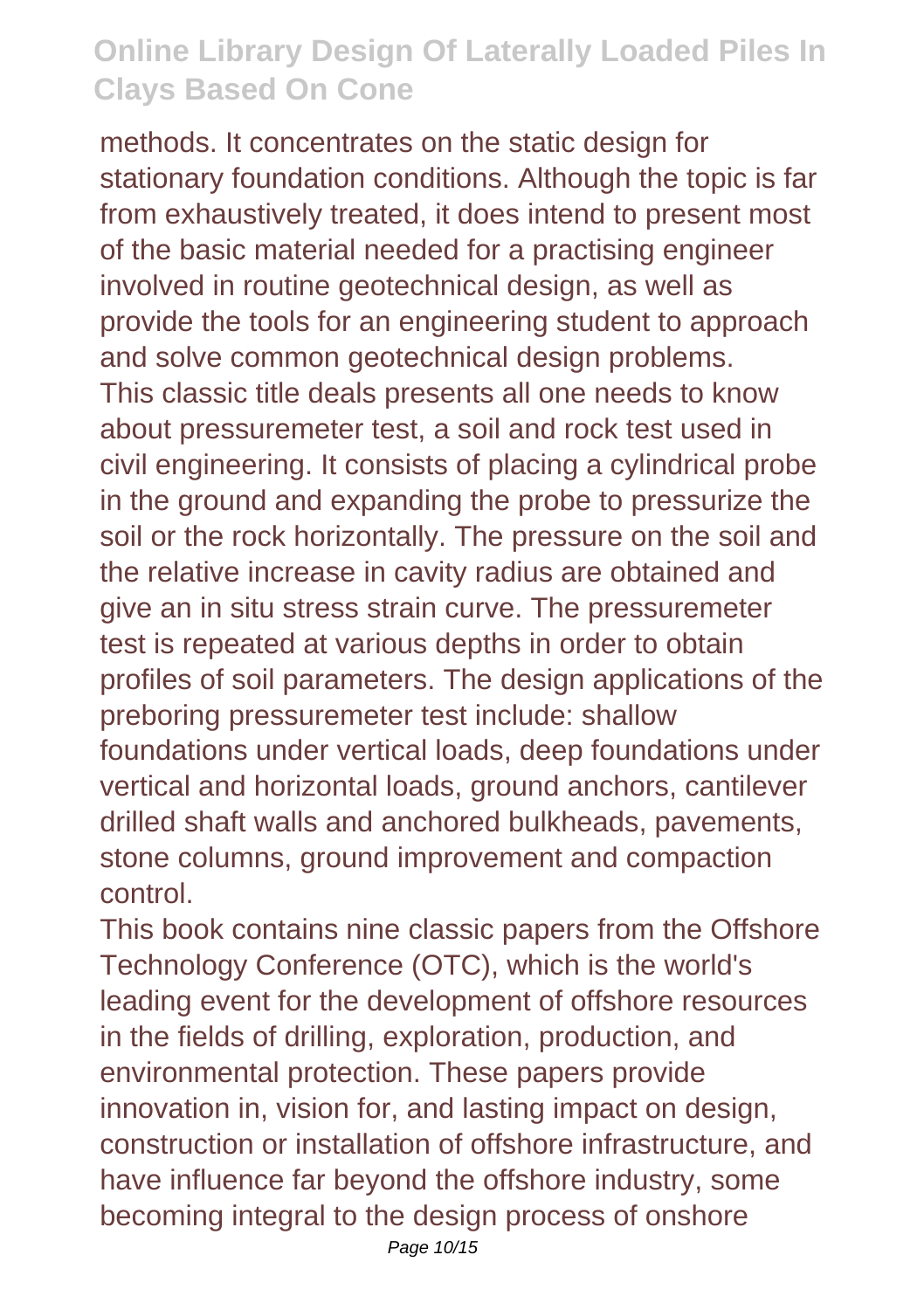structures such as buildings and bridges. The ASCE OTC Committee have chosen these classic documents to represent the outstanding papers from the early years of the OTC that withstand test of time. They contain engineering methods that have proven their value through widespread use, permeating codes, standards, guidelines and engineering software. Topics include: wave force evaluation; ultimate strength and reverse capacity; tubular joint material and design; pile foundations; and pipeline installation.

The use of pressuremeters in predicting in situ soil properties is increasing as the technique becomes established as a reliable method of site investigation. This book provides a thorough review of the topic and its use in site investigation.

Pile foundations are the most common form of deep foundations that are used both onshore and offshore to transfer large superstructural loads into competent soil strata. This book provides many case histories of failure of pile foundations due to earthquake loading and soil liquefaction. Based on the observed case histories, the possible mechanisms of failure of the pile foundations are postulated. The book also deals with the additional loading attracted by piles in liquefiable soils due to lateral spreading of sloping ground. Recent research at Cambridge forms the backbone of this book with the design methodologies being developed directly based on quantified centrifuge test results and numerical analysis.The book provides designers and practicing civil engineers with a sound knowledge of pile behaviour in liquefiable soils and easy-to-use methods to design pile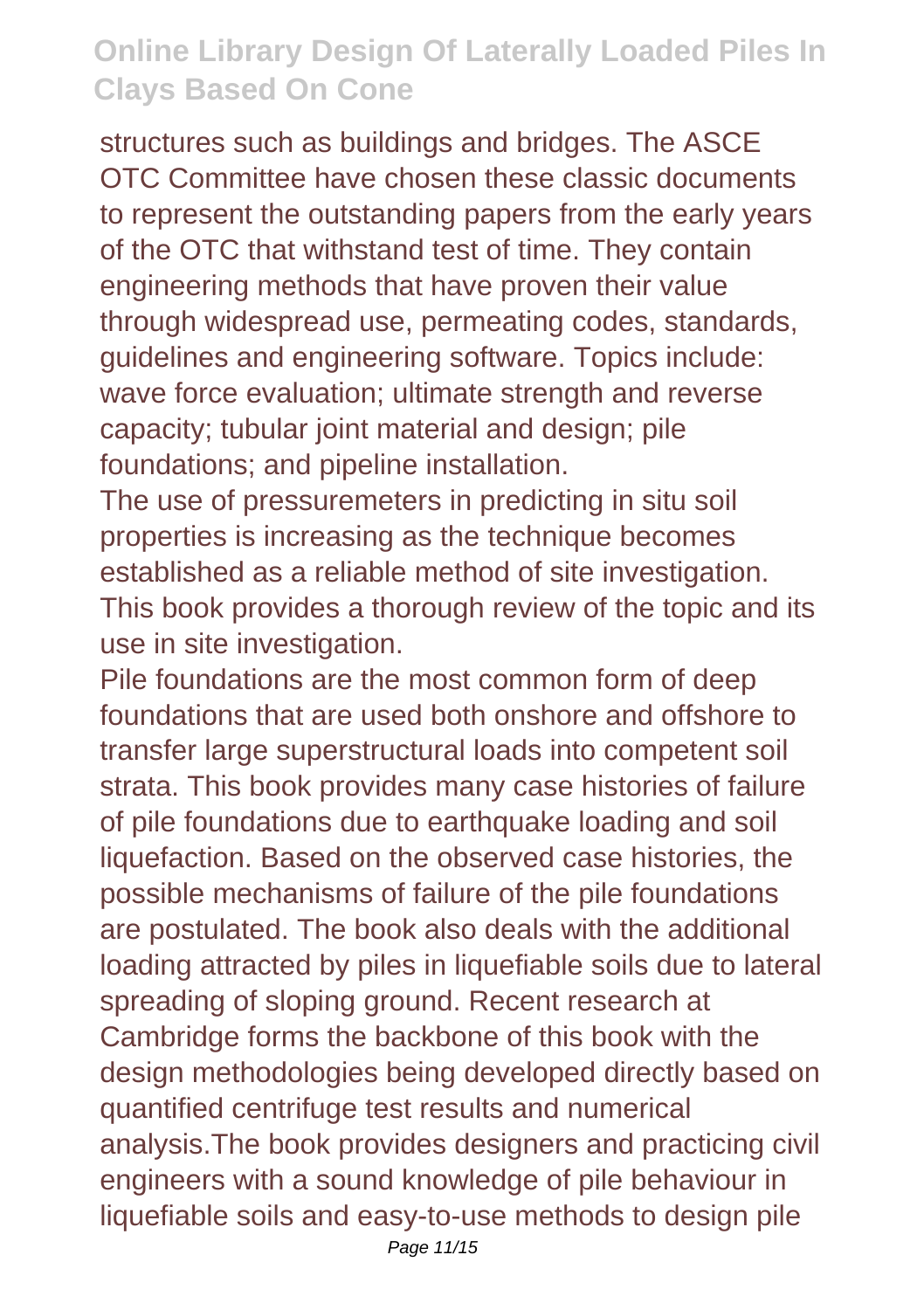foundations in seismic regions. For graduate students and researchers, it brings together the latest research findings on pile foundations in a way that is relevant to geotechnical practice.

Civil Engineering has recently seen enormous progress in the core field of the construction of deep foundations. This book is the result of the International Workshop on Recent Advances in Deep Foundations (IWDPF07), which was held in Yokosuka, Japan from the 1st to the 2nd of February, 2007. Topics under discussion in this book include recent rese

The nonlinear subgrade reaction method is widely used for the design of laterally loaded piles. This method replaces the soil reaction with a series of independent springs. The nonlinear behavior of the soil springs is represented by P-y curves, which relate soil reaction and pile deflection at points along the pile length. Most of the existing methods for obtaining P-y curves are highly empirical. Often little account is taken of the method of pile installation. The pressuremeter offers an almost ideal in-situ modelling tool for determining directly the Py curves for a pile. As the pressuremeter can either be driven or self-bored into the soil, the results can be used to model either a displacement or a non-displacement pile.

The ground motion caused by earthquake loadings may cause the degradation in the stiffness and strength of the subsoil, and it may in turn degrade the lateral resistance of soil to pile deflection. In this paper, the dependence of the residual strength and the mobilized strength of offshore sands on the pore pressure induced by cyclic

Page 12/15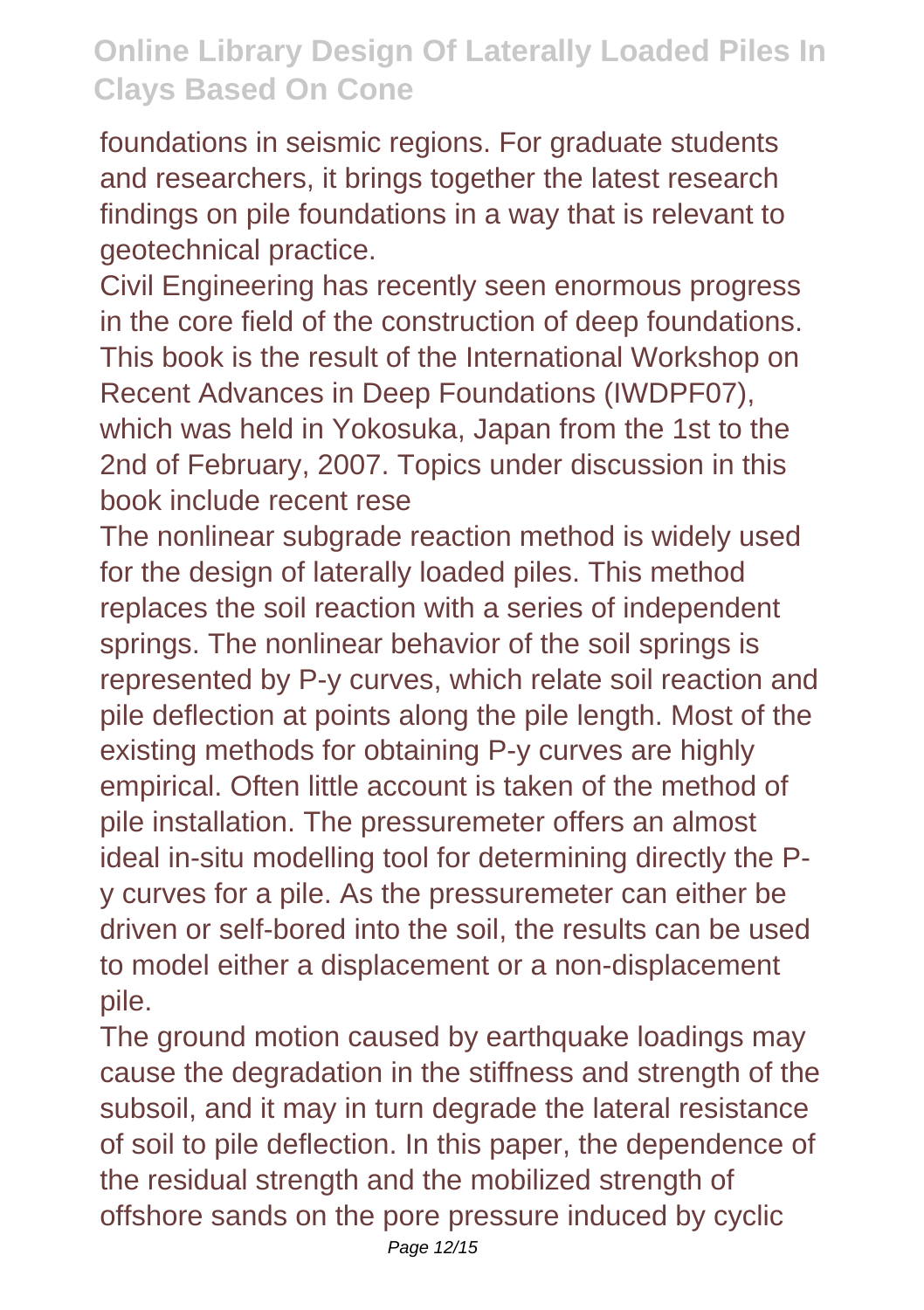loadings with different densities are discussed. A procedure for evaluation of the degradation in strength and lateral resistance, which takes both the pore pressure and density into consideration, is suggested. Great strides have been made in the art of foundation design during the last two decades. In situ testing, site improvement techniques, the use of geogrids in the design of retaining walls, modified ACI codes, and ground deformation modeling using finite elements are but a few of the developments that have significantly advanced foundation engineering in recent years. What has been lacking, however, is a comprehensive reference for foundation engineers that incorporates these state-of-the-art concepts and techniques. The Foundation Engineering Handbook fills that void. It presents both classical and state-of-the-art design and analysis techniques for earthen structures, and covers basic soil mechanics and soil and groundwater modeling concepts along with the latest research results. It addresses isolated and shallow footings, retaining structures, and modern methods of pile construction monitoring, as well as stability analysis and ground improvement methods. The handbook also covers reliability-based design and LRFD (Load Resistance Factor Design)-concepts not addressed in most foundation engineering texts. Easy-to-follow numerical design examples illustrate each technique. Along with its unique, comprehensive coverage, the clear, concise discussions and logical organization of The Foundation Engineering Handbook make it the one quick reference every practitioner and student in the field needs.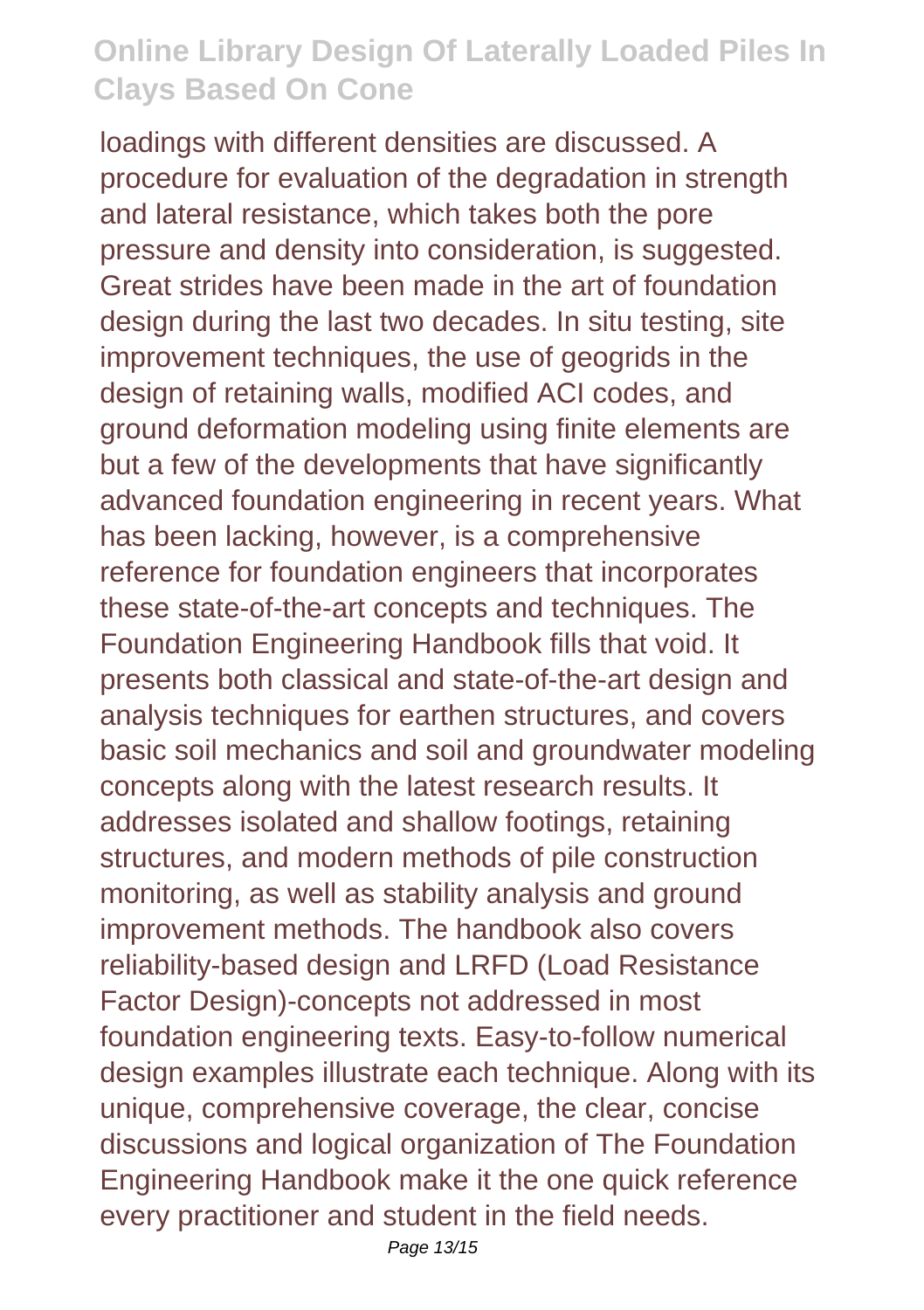The Foundation Engineering HandbookCRC Press Pile Foundations are an essential basis for many structures. It is vital that they be designed with the utmost reliability, because the cost of failure is potentially huge. Covering a whole range of design issues relating to pile design, this book presents economical and efficient design solutions and demonstrates them using real world examples. Co

This book is specifically designed as a guide to highway engineers. It was used as a textbook for the FHWA training courses on the above title. Several methods of analysis and design of piles under lateral loading are in use. Two methods are presented: the method of Broms, and the method where nonlinear soil-response curves, py curves, are employed. The latter method is given prominence because of its versatility. A computer program is presented for solving the equations giving pile deflection, rotation, bending moment, and shear. An iterative procedure is employed internally in the computer program because of the nonlinear response of the soil. Nondimensional curves are presented that can be used for "hand" solution of the differential equation. Nondimensional solutions are useful as a means of checking computer output and to provide insight into the nature of the problem. Several examples are solved and the material is presented in a manner to simplify necessary computations, with step-by-step procedures given where appropriate.

This report focuses on the development of a new method of analysis of laterally loaded piles embedded in a multilayered soil deposit treated as a three-dimensional